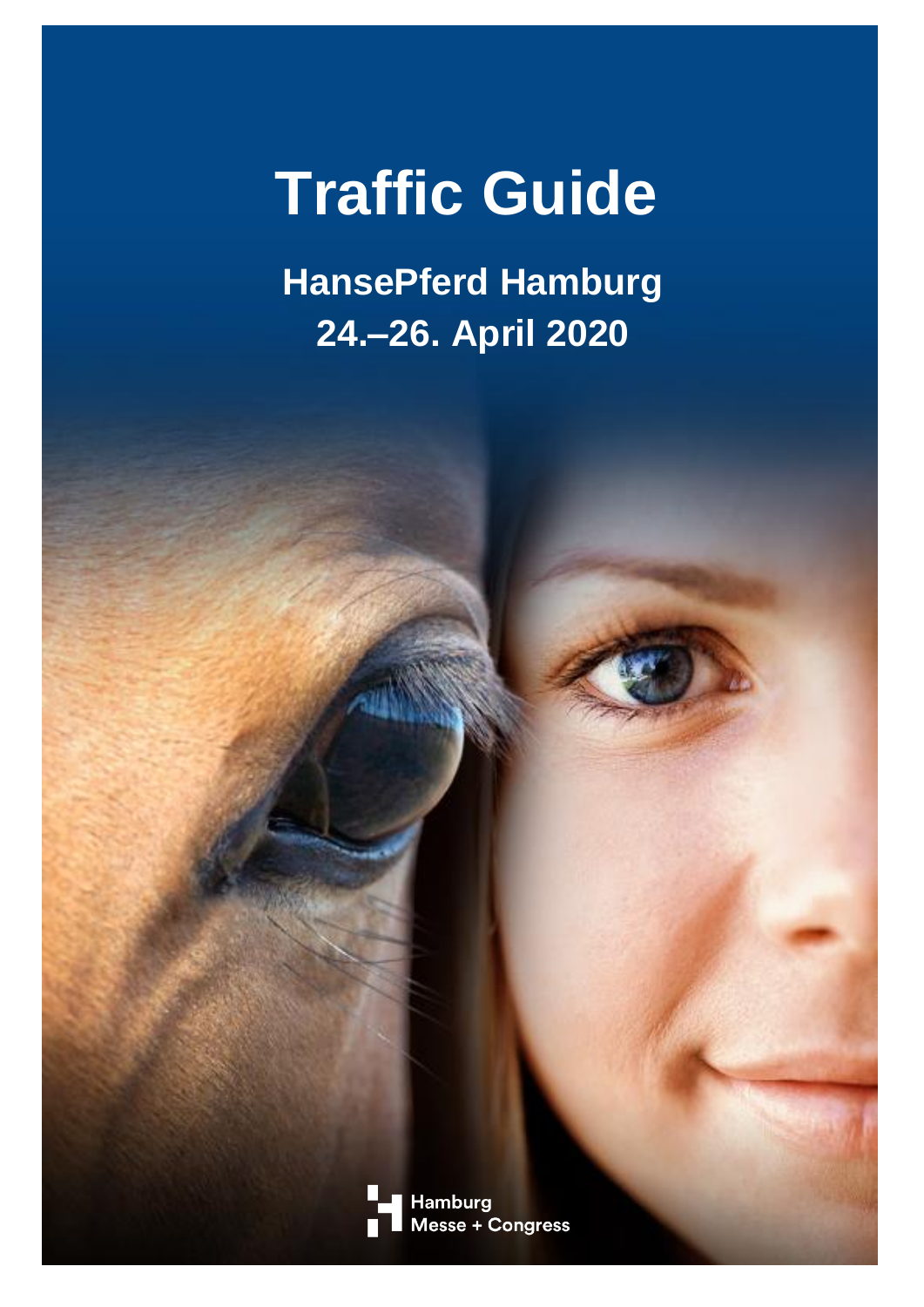

## To all exhibitors

Dear Sir/Madam,

During **HansePferd Hamburg 2020** we expect the volume of traffic to necessitate a coordinated logistics concept to guarantee a smooth traffic flow on installation and dismantling days.

An essential component of this concept is the time slots which limit entrance to the site depending on the type of vehicle and the delivery of goods and exhibits. By doing this, we can ensure that the installation and dismantling process is efficient for you.

Please observe these time slots to avoid delays and disruption, and to speed up your own installation and dismantling processes!

If you are arriving with your horse, please consider the important information on page 6.

## **Your cooperation is required: Please pass on the following information to your subcontractors as they often go on to the site uninformed and thus contribute to delays.**

#### **Important notice!**

The unloading of deliveries or pick-ups made by vehicle types other than those in the designated time slot must wait until a suitable time (probably at night or on the weekend). Waiting periods of many hours or days can occur in this connection. Any extra costs incurred as a result of this will be borne by the exhibitor alone.

Another essential component is the imposition of a security deposit to enter the exhibition site. This ensures that the latter is not used as a car park contrary to its intended purpose. The security deposit must be paid in cash and expires when the permitted time is exceeded.

#### **General traffic regulations**

- The provisions of the German Road Traffic Act (StVO) shall apply on all HMC premises and in exhibition centre car parks.
- The speed limit on the HMC site is 10 km/h.
- Illegally parked vehicles, vehicle trailers, semitrailers, containers, containers and empties of every kind shall be removed at the expense and risk of the owner.
- Any instructions from HMC staff in charge of directing and controlling traffic must be observed under all circumstances and any related information must be duly heeded.
- During installation and dismantling periods, and during the event, vehicles may enter the HMC site for delivery purposes after registering at a gate and paying a security deposit (in cash). Access is time limited. If the stated time is exceeded, the security deposit shall be forfeited and the vehicle deemed to be illegally parked. Please note that the entrance times may be limited for trucks over 7.5 t. Parking on the exhibition site is subject to charges for the duration of the event.
- Overnight stays on the HMC site are not permitted.

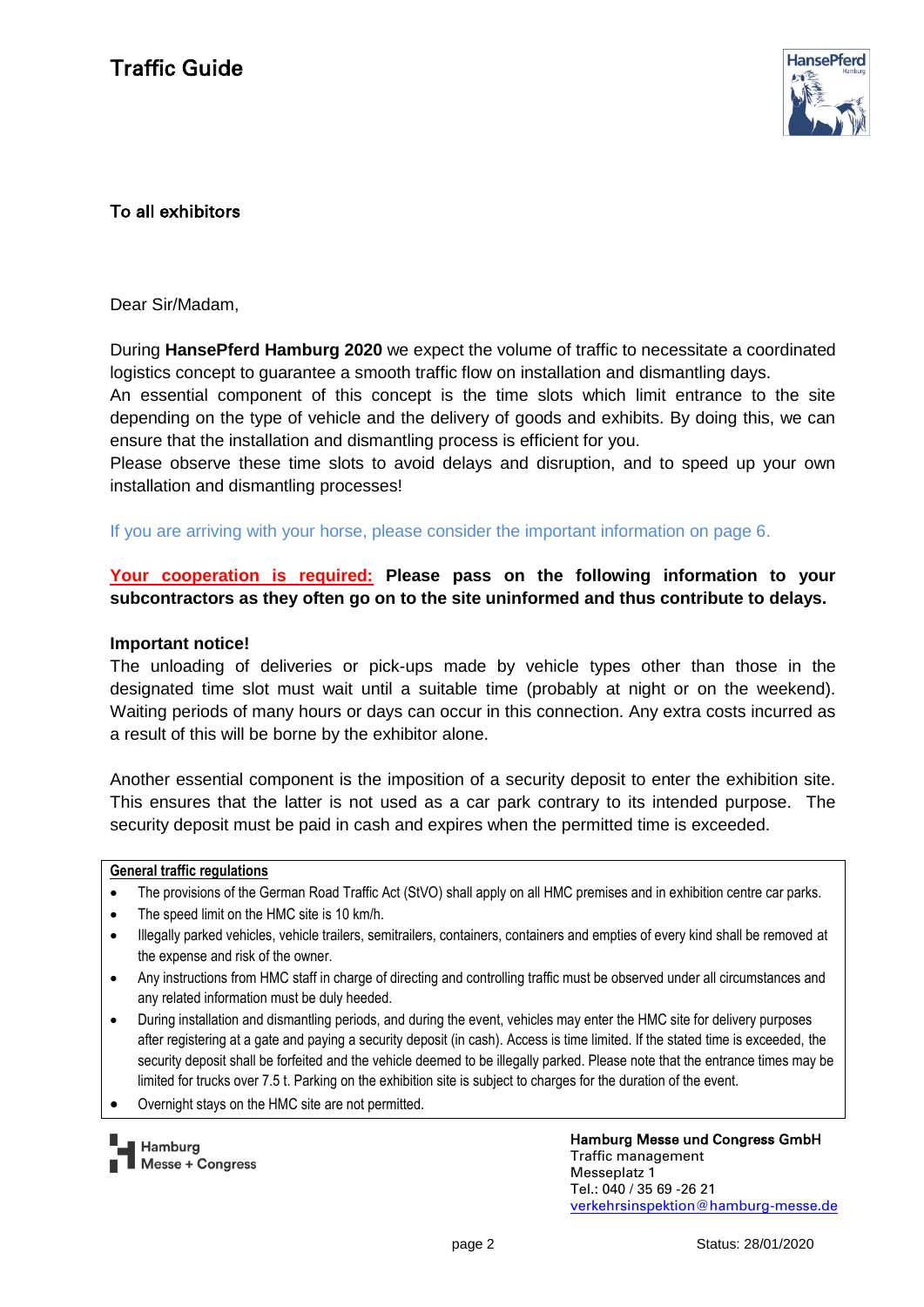

| Aufbau - Zufahrt Messegelände/               |                              |                |                                                      |        |                                           |  |  |  |  |  |
|----------------------------------------------|------------------------------|----------------|------------------------------------------------------|--------|-------------------------------------------|--|--|--|--|--|
| Access to exhibition site for setup          |                              |                |                                                      |        |                                           |  |  |  |  |  |
| Fahrzeugtyp/                                 | Di./Tu                       | Mi./Wed        | Do./Thu                                              |        |                                           |  |  |  |  |  |
| Vehicle type                                 | 20.04.                       | 21.04.         | 22.04.                                               |        |                                           |  |  |  |  |  |
|                                              |                              |                |                                                      |        | IN / Out Tor / Gate                       |  |  |  |  |  |
|                                              | €                            | €              | $\circledcirc$                                       |        | B4 and B6                                 |  |  |  |  |  |
|                                              |                              |                |                                                      |        |                                           |  |  |  |  |  |
|                                              |                              |                |                                                      |        | IN / Out Tor / Gate                       |  |  |  |  |  |
|                                              | €                            | €              | €                                                    |        |                                           |  |  |  |  |  |
|                                              |                              |                |                                                      |        | B4 and B6                                 |  |  |  |  |  |
|                                              |                              |                |                                                      |        | IN / Out Tor / Gate                       |  |  |  |  |  |
|                                              | €                            | €              | €                                                    |        |                                           |  |  |  |  |  |
|                                              |                              |                |                                                      |        | B4 and B6                                 |  |  |  |  |  |
|                                              | €                            | €              |                                                      |        |                                           |  |  |  |  |  |
|                                              |                              |                | €                                                    |        | IN / Out Tor / Gate                       |  |  |  |  |  |
| 7.49                                         |                              |                |                                                      |        | B4 and B6                                 |  |  |  |  |  |
|                                              |                              |                |                                                      |        |                                           |  |  |  |  |  |
|                                              |                              |                |                                                      |        | IN / Out Tor / Gate                       |  |  |  |  |  |
|                                              | €                            | €              | $\circledR$                                          |        | B4 and B6                                 |  |  |  |  |  |
|                                              |                              |                |                                                      |        |                                           |  |  |  |  |  |
| Durchführung - Zufahrt Messegelände /        |                              |                |                                                      |        |                                           |  |  |  |  |  |
| Access to exhibition site for implementation |                              |                |                                                      |        |                                           |  |  |  |  |  |
| Fahrzeugtyp/                                 | Fr.                          | Sa.            | So./Su                                               |        |                                           |  |  |  |  |  |
|                                              |                              |                |                                                      |        |                                           |  |  |  |  |  |
| Vehicle type                                 | 23.04.                       | 24.04.         | 25.04                                                |        |                                           |  |  |  |  |  |
|                                              | €                            | €              | $E - 8h - 11h$                                       |        | IN / Out Tor / Gate<br>B4 and B6          |  |  |  |  |  |
|                                              |                              |                | $\overline{\circ}$ - 11h - 20h                       |        |                                           |  |  |  |  |  |
|                                              |                              |                |                                                      |        |                                           |  |  |  |  |  |
|                                              | €                            | €              | $\epsilon$ - 8h - 11h<br><b><sup>⊗</sup>-11h-20h</b> |        | IN / Out Tor / Gate                       |  |  |  |  |  |
|                                              |                              |                |                                                      |        | B4 and B6                                 |  |  |  |  |  |
|                                              | €                            | €              |                                                      |        |                                           |  |  |  |  |  |
|                                              |                              |                | $\epsilon$ - 8h - 11h                                |        | IN / Out Tor / Gate                       |  |  |  |  |  |
|                                              |                              |                | <b><sup>⊗</sup>-11h-20h</b>                          |        | B4 and B6                                 |  |  |  |  |  |
|                                              |                              |                | $\epsilon$ - 8h - 11h                                |        | IN / Out Tor / Gate                       |  |  |  |  |  |
|                                              | €                            | €              |                                                      |        |                                           |  |  |  |  |  |
| ண                                            |                              |                | $\otimes$ - 11h - 20h                                |        | B4 and B6                                 |  |  |  |  |  |
|                                              |                              |                | IN / Out Tor / Gate                                  |        |                                           |  |  |  |  |  |
|                                              | ම                            | $\circledcirc$ | $\circledcirc$                                       |        |                                           |  |  |  |  |  |
|                                              |                              |                |                                                      |        | B4 and B6                                 |  |  |  |  |  |
|                                              |                              |                |                                                      |        | Abbau - Zufahrt Messegelände /            |  |  |  |  |  |
|                                              |                              |                |                                                      |        | Access to exhibition site for dismantling |  |  |  |  |  |
|                                              |                              |                |                                                      |        |                                           |  |  |  |  |  |
| Fahrzeugtyp/                                 |                              | So./Su         | Mo.                                                  | Di./Tu |                                           |  |  |  |  |  |
| Vehicle type                                 |                              | 25.04.         | 26.04.                                               | 27.04. |                                           |  |  |  |  |  |
|                                              |                              |                |                                                      |        | IN / Out Tor / Gate                       |  |  |  |  |  |
|                                              | ම                            |                |                                                      |        |                                           |  |  |  |  |  |
|                                              |                              |                |                                                      |        | B4 and B6                                 |  |  |  |  |  |
|                                              |                              |                |                                                      |        |                                           |  |  |  |  |  |
|                                              | $\epsilon$ - ab / after 20 h |                | ✓                                                    | ✓      | IN / Out Tor / Gate                       |  |  |  |  |  |
|                                              |                              |                |                                                      |        | B4 and B6                                 |  |  |  |  |  |
|                                              |                              |                |                                                      |        | IN / Out Tor / Gate                       |  |  |  |  |  |
| max.<br>3,5 t                                | $\epsilon$ - ab / after 20 h |                | $\checkmark$                                         | ✓      |                                           |  |  |  |  |  |
|                                              |                              |                |                                                      |        | B4 and B6                                 |  |  |  |  |  |
|                                              | $\epsilon$ - ab / after 21 h |                | ✓                                                    | ✓      | IN / Out Tor / Gate                       |  |  |  |  |  |
| max.<br>7,49 t                               |                              |                |                                                      |        |                                           |  |  |  |  |  |
| ෨                                            |                              |                |                                                      |        | B4 and B6                                 |  |  |  |  |  |
|                                              |                              |                |                                                      |        |                                           |  |  |  |  |  |
|                                              | ම                            |                | ✓                                                    | ✓      | IN / Out Tor / Gate                       |  |  |  |  |  |
|                                              |                              |                |                                                      |        | B4 and B6                                 |  |  |  |  |  |

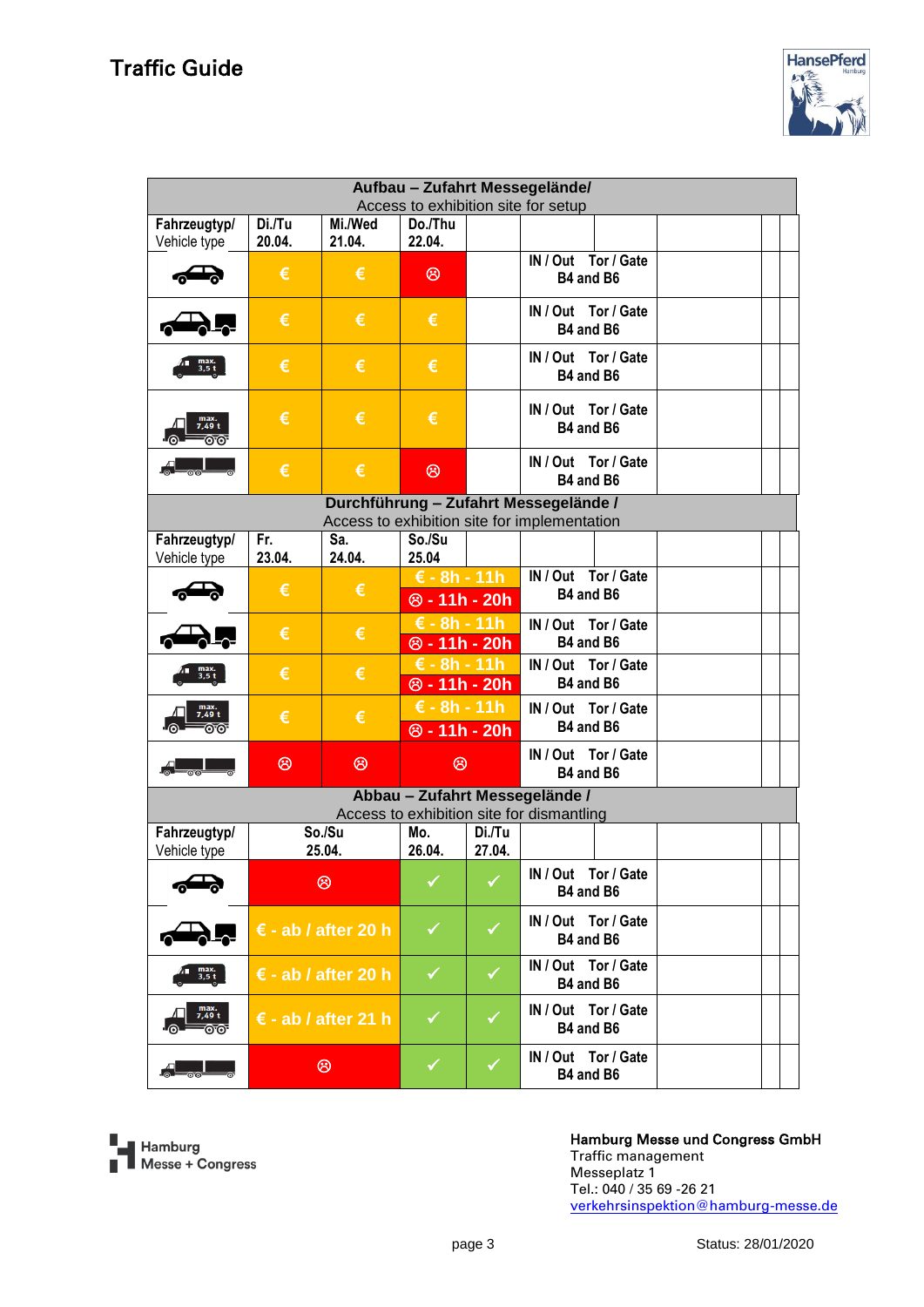

| Legend and deposit amounts:    |                                                                                                               |                                                                             |                                                                                   |  |  |  |  |  |
|--------------------------------|---------------------------------------------------------------------------------------------------------------|-----------------------------------------------------------------------------|-----------------------------------------------------------------------------------|--|--|--|--|--|
|                                |                                                                                                               | €                                                                           | ගි                                                                                |  |  |  |  |  |
|                                | Car: free entrance                                                                                            | Car entrance against cash<br>deposit of €100.00, max. 1h                    | No entrance for cars up to<br>2.10m height (only in multi-<br>storey/underground) |  |  |  |  |  |
|                                | Car + trailer: free entrance                                                                                  | Car + trailer entrance against<br>cash deposit of €100.00, max<br>1h        | No entrance for cars + trailer<br>up to 2.10m height                              |  |  |  |  |  |
| max.<br>3,5 t                  | Van up to 3.5 t: free entrance                                                                                | Van up to max. 3.5 t entrance<br>against cash deposit of<br>€100.00, max 2h | No entrance for vans up to<br>max. 3.5 t                                          |  |  |  |  |  |
|                                | Truck up to 7.5t: free<br>entrance                                                                            | Truck up to 7.5 t entrance<br>against cash deposit<br>€100.00, max 2h       | No entrance<br>for trucks $<$ 7.5 t                                               |  |  |  |  |  |
|                                | Truck over 7.5 t: free<br>entrance                                                                            | Truck over 7.5 t entrance<br>against cash deposit of<br>€200.00, max 4h     | No entrance<br>for trucks $>7.5$ t                                                |  |  |  |  |  |
| <b>020 September PARKPLATZ</b> | Vehicles with a parking ticket always have free access to the exhibition site, including<br>during off-times. |                                                                             |                                                                                   |  |  |  |  |  |

### Important information:

- $\Rightarrow$  Directions to exhibition ground -> Page 5. Gates B4 and B6 are open for deliveries to the exhibition halls (halls B1-B6). Gate A3 in the street called Lagerstraße is the only gate which may be used for vehicles with horses.
- $\Rightarrow$  Suppliers for exhibitor stand parties require written authorisation from the ordering party, otherwise the security deposit regulation applies.
- $\Rightarrow$  Your parking space is available from 07:00 hours on the first day of the exhibition. You can purchase your parking space during the last day of installation, if available. There is no right to it. Please clarify this on-site with the traffic personnel.
- $\Rightarrow$  If you have a parking ticket, please note that you can enter the eastern underground car park and the central multi-storey car park even when the sign says "besetzt/full" or the traffic light is red.
- $\Rightarrow$  Access to exhibition site -> page 5
- $\Rightarrow$  From the first day of the setup period parking tickets for the exhibition site are only available at the gates. Cash only.
- $\Rightarrow$  Please consider the ban on driving for trucks on Sundays.
- $\Rightarrow$  Vehicular access to the site is restricted on the last day of the trade fair. Please do not arrive too early for the dismantling process.

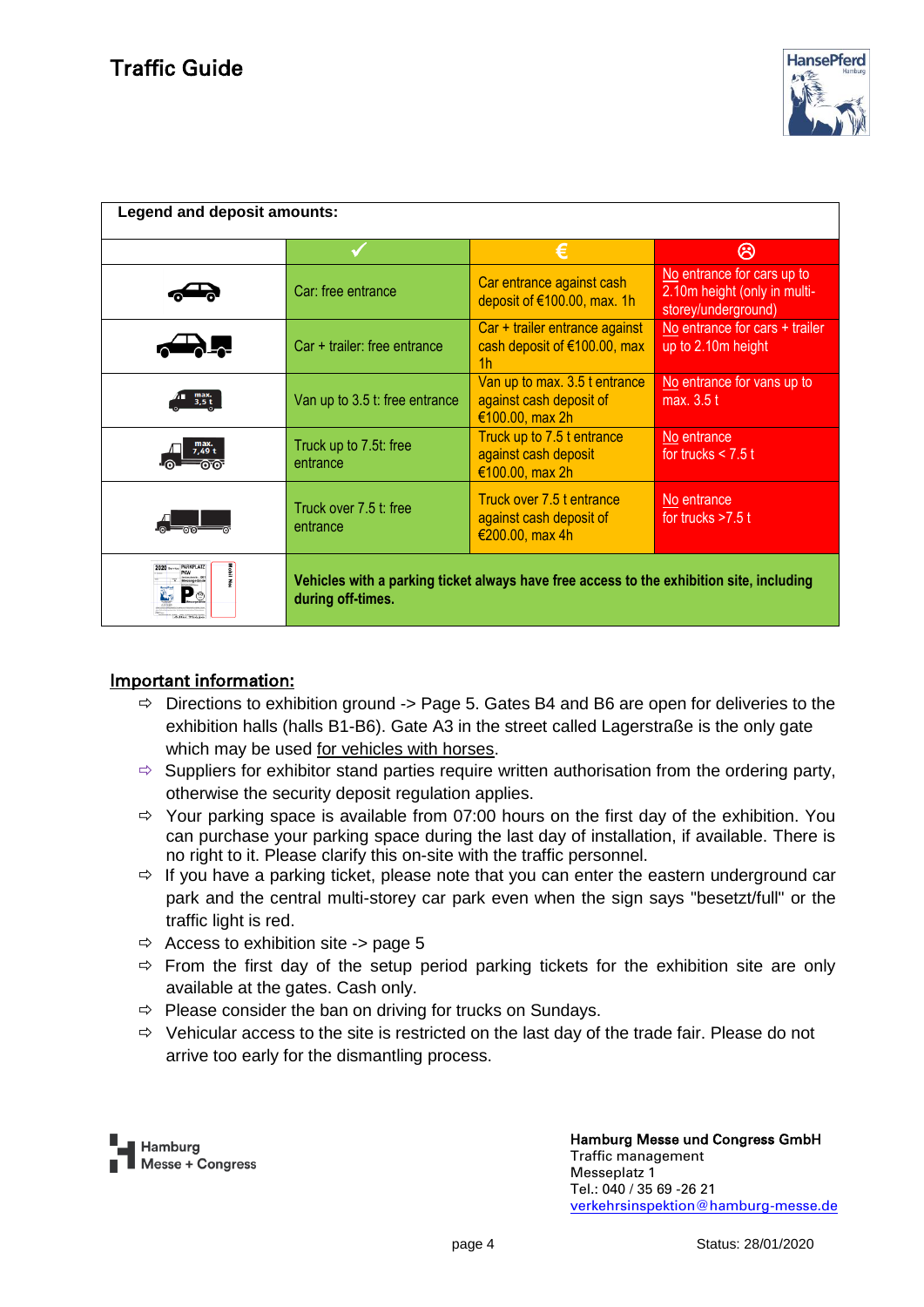# Traffic Guide





Please order forklifts/cranes in good time from a trade exhibition forwarding agent! Only trucks >7.5 t with confirmed loading times will be processed promptly. Trucks without scheduled loading times must expect lengthy waiting times.

Hamburg Messe + Congress